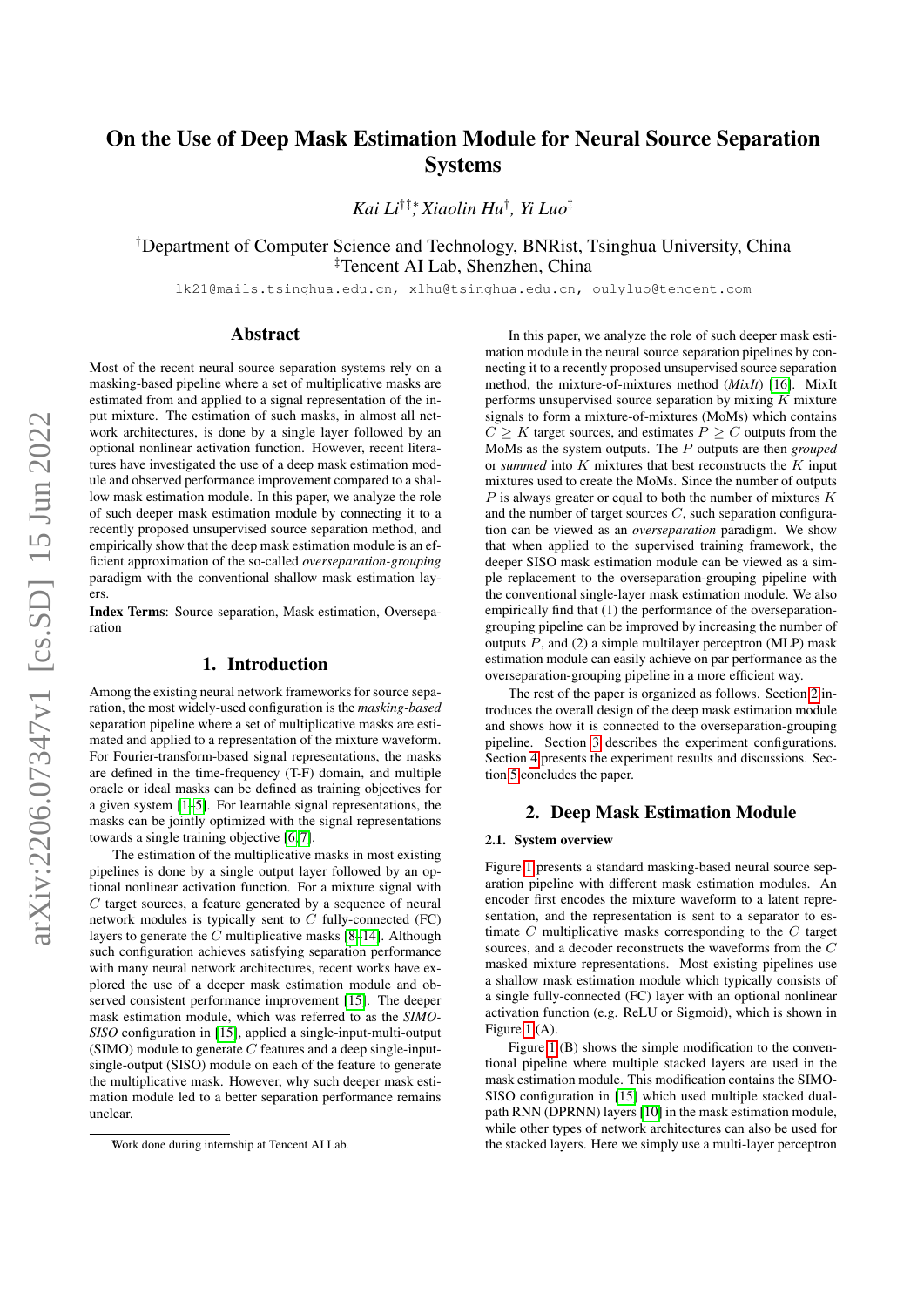<span id="page-1-1"></span>

Figure 1: *Flowchart of a standard masking-based neural source separation pipeline. (A) A single layer for a shallow mask estimation module. (B) Stacked layers for a deep mask estimation module.*

(MLP) with a total of 3 layers with hyperbolic tangent (Tanh) as the nonlinear activation function for the first and second layers. The nonlinear activation function for the last layer is kept the same as the FC layer in the conventional pipeline.

#### 2.2. Connection to the Overseparation-grouping Pipeline

The so-called *overseparation-grouping* pipeline is derived from the *MixIt* method, a recently proposed method for training unsupervised source separation networks. As described in Sec-tion [1,](#page-0-1) MixIt creates an MoMs from  $K$  mixture signals and estimates  $P$  outputs via a neural network, where  $P$  is set to be greater or equal than the total number of target sources  $C$  (with  $C \geq K$ ). The term *overseparation* comes from the configuration of  $P \ge C$ . The P outputs are then assigned to K groups, and all outputs in the same group are summed to form an output mixture. The output assignment that best reconstructs all the  $K$ input mixtures are used for backpropagation during training.

Although MixIt was proposed for unsupervised learning, we can easily adopt the overseparation-grouping paradigm in the supervised learning framework. Assume that each of the K input mixture signals are single-source signals and  $C = K$ , the conventional mask estimation module thus contains  $P \geq C$ FC layers in the mask estimation module. Denote the latent representation of the mixture as  $S \in \mathbb{R}^{N \times T}$  where N is the feature dimension of the representation and  $T$  is the number of frames, the input feature to the  $P$  FC layers in the mask estimation module as  $\mathbf{H} \in \mathbb{R}^{H \times T}$  where H denotes the feature dimension of the separator module, the multiplicative masks as  $\mathbf{M}_p \in \mathbb{R}^{N \times T}$ ,  $p = 1, \dots, P$ , then the calculation of the masks can be written as:

$$
\mathbf{M}_p = f(\mathbf{W}_p \mathbf{H} + \mathbf{b}_p)
$$
 (1)

where  $\mathbf{W}_p \in \mathbb{R}^{N \times H}$  and  $\mathbf{b}_p \in \mathbb{R}^{N \times 1}$  are the weight and bias of the p-th FC layer, respectively, and  $f(\cdot)$  represents the nonlinear activation function. Given that the masks are applied to S via Hadamard product, the grouping stage in MixIt is equivalent to the generation of a new multiplicative mask by summing over a set of masks:

<span id="page-1-2"></span>
$$
\hat{\mathbf{M}}_k = \sum_{p \in \Pi_k} \mathbf{M}_p = \sum_{p \in \Pi_k} f(\mathbf{W}_p \mathbf{H} + \mathbf{b}_p)
$$
(2)

where  $\Pi_k$  denotes the indices in k-th group. Equation [2](#page-1-2) represents a complicated nonlinear mapping which is defined by a sum of multiple nonlinear mappings, and we can approximate this mapping via another neural network:

$$
\sum_{p \in \Pi_k} f(\mathbf{W}_p \mathbf{H} + \mathbf{b}_p) \approx g_k(\mathbf{H})
$$
 (3)

where  $q_k(\cdot)$  is a nonlinear mapping for k-th target source defined by a neural network. In our modified pipeline,  $q_k(\cdot)$  is defined by the 3-layer MLP in the deep mask estimation module. Note that each of the C target sources has its own MLP for mask estimation.

It is easy to see that when  $f(x) = x$ , i.e. no nonlinear activation function is used for mask estimation, such approximation is no longer necessary as  $\sum_{p \in \Pi_k} f(\mathbf{W}_p \mathbf{H} + \mathbf{b}_p) \coloneqq$  $\hat{\mathbf{W}}_p \mathbf{H} + \hat{\mathbf{b}}_p$  where  $\sum_{p \in \Pi_k} \mathbf{W}_p := \hat{\mathbf{W}}_p$  and  $\sum_{p \in \Pi_k} \mathbf{b}_p := \hat{\mathbf{b}}_p$ . In this case the performance of the overseparation-grouping pipeline with any  $P > C$  should be on par with that with  $P = C$ . This further shows that the approximation made by the deep mask estimation module is only valid when a nonlinear activation function is used for mask estimation. For systems where masks with unbounded entries are estimated and no non-linear activation function is required [\[17,](#page-4-0) [18\]](#page-4-1), one can use alternative nonlinear activation functions such as the parametric ReLU (PReLU) [\[19\]](#page-4-2) or gated linear units (GLU) [\[20\]](#page-4-3) to make the deep mask estimation module effective.

## 3. Experiment Configurations

#### <span id="page-1-0"></span>3.1. Dataset and Model Configurations

We use the widely-used WSJ0-2Mix, WSJ0-3Mix [\[21\]](#page-4-4) and WHAMR! [\[22\]](#page-4-5) dataset for single-channel speech separation to validate the relationship between the modified deep mask estimation module and the overseparation-grouping pipeline. WSJ0-2mix and WSJ0-3mix dataset contain 30 hours of 4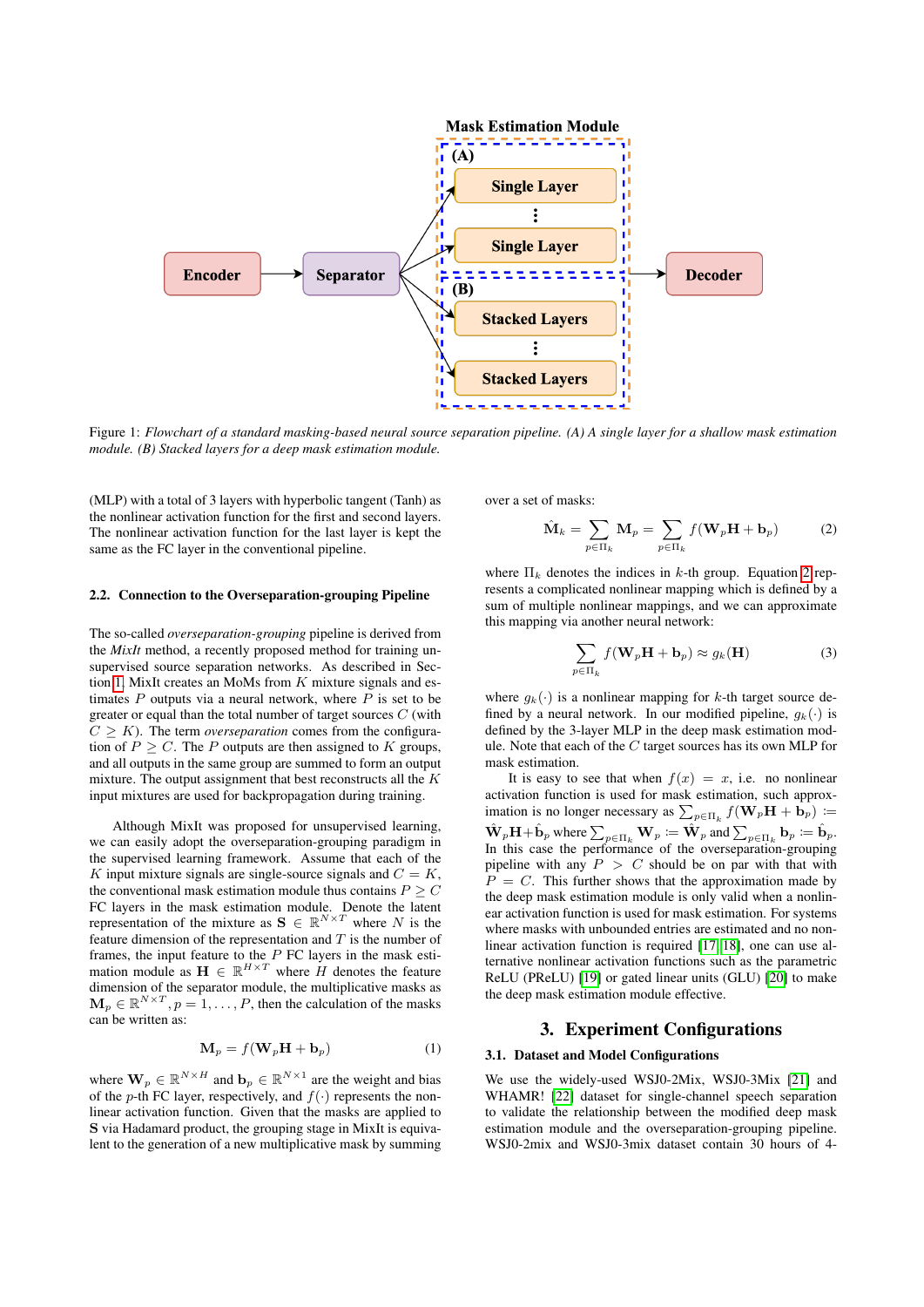second-long 8 kHz training data generated from the Wall Street Journal (WSJ0) si\_tr\_s set and 10 hours and 5 hours of validation and test data generated by using the si\_dt\_05 and si\_et\_05 sets, respectively. Each mixture is generated by randomly selecting speakers from the corresponding set and mixing them at a random relative signal-to-noise ratio (SNR) between -5 and 5 dB. WHAMR! extends the anechoic and noise-free WSJ0-2mix data by real-world noise and artificial reverberations.

#### 3.2. Model Configurations

We follow the standard configuration of DPRNN [\[10\]](#page-3-9) in all models and use a 2 ms window size as the kernel size of the encoder and decoder. The number of feature dimension  $N$  is set to 64. We set the total number of DPRNN blocks to 6 in all experiments, and we set the number of hidden units in all LSTM layers to 128. For the overseparation-grouping pipeline, the number of system outputs  $P$  is set to 4, 8 and 16 for comparison, and the number of target sources  $C$  is always set to 2. ReLU activation is used as the nonlinear activation function in the FC mask estimation layers. For the grouping stage, we use a *deterministic* grouping strategy where the first P/2 outputs are summed to create the first target source, and the next  $P/2$  outputs are summed to create the second target source. Note that this is different from the dynamic grouping strategy in MixIt where all possible combinations of the system outputs are calculated and compared to the  $K$  input mixtures, and the reason we select this simplified grouping strategy is not only because this simplifies the training pipeline, but also because we empirically find that the two strategies lead to similar performance in our supervised separation experiments. For the MLP used in the modified pipeline, we adopt two MLPs with 16 and 64 hidden units, respectively, to compare the effect of different modeling capacity in  $q(.)$ . ReLU activation is used for the last layer as the nonlinear activation function.

#### 3.3. Training and Evaluation

For training, we use negative SNR between the model output and the reverberant clean targets as the training objective. We use the Adam optimizer [\[23\]](#page-4-6) with the initial learning rate of 0.001, and we decay the learning rate by a factor of 0.5 if no best training model is found in three consecutive epochs. Gradient clipping by a maximum gradient norm of 5 is applied. The batch size is set to 4 for all experiments. We train the models until no best validation model is found in 15 consecutive epochs.

For evaluation, the scale-invariant signal-to-distortion ratio improvement (SI-SDRi) [\[24\]](#page-4-7) and signal-to-distortion ratio improvement (SDRi) [\[25\]](#page-4-8) are selected to measure the speech separation performance. The model complexity is measured by both the number of parameters and the number of multiplyaccumulate (MAC) operations  $[26]$ <sup>[1](#page-0-2)</sup>.

### 4. Results and Discussions

#### <span id="page-2-0"></span>4.1. Performance of Overseparation-grouping Pipeline

We first present the separation performance of the overseparation-grouping pipeline. Table [1](#page-2-1) shows the performance of various choices of the number of mask estimation layers P as well as the nonlinear activation function  $f(.)$ .  $P = 2$  represents the baseline where no grouping is required. We first observe that for the models without a nonlinear activation function  $f(.)$  for mask estimation, increasing the

<span id="page-2-1"></span>

| $\boldsymbol{P}$ |      | SI-SDRi (dB) | Param. (M) | MACs(G) |  |
|------------------|------|--------------|------------|---------|--|
| $\overline{c}$   | ReLU | 16.3         | 2.6        | 21.5    |  |
|                  |      | 15.9         |            |         |  |
|                  | ReLU | 17.4         | 2.6        | 21.6    |  |
|                  |      | 16.3         |            |         |  |
| 8                | ReLU | 17.4         |            | 21.8    |  |
|                  |      | 16.4         | 2.6        |         |  |
| 16               | ReLU | 17.8         | 2.7        | 22.2    |  |
|                  |      | 16.5         |            |         |  |

Table 1: *Separation performance of various overseparationgrouping configurations on the WSJ0-2mix dataset. MACs are calculated on a 4-second-long input.*

number of outputs  $P$  does not lead to significant improvement on separation performance. This matches our discussion in Section 2.2. On the other hand, we can see that setting  $f(\cdot)$  to ReLU enables the model to significantly improve the separation performance as P becomes larger. The results show that the overseparation-grouping pipeline is an effective method for improving the separation performance in supervised-training configuration.

#### 4.2. Performance of Deep Mask Estimation Module

We then show that the deep mask estimation module is a replacement to the overseparation-grouping pipeline. Table [2](#page-3-10) provides the performance comparison between the baseline model, baseline model with  $P = 16$  outputs, and baseline model with small (S) or large (L) MLP-based deep mask estimation modules. We find that the large MLP model, which contains 64 hidden units, achieves on par performance as the overseparationgrouping pipeline with 16 outputs in both WSJ0-2mix and WHAMR! dataset. Moreover, as the number of model parameters in the mask estimation layer in the overseparationgrouping pipeline is directly related to  $P$ , a large  $P$  leads to not only a larger model size but also a higher model complexity. The deep mask estimation module is thus a simpler way to mimic the behavior of the overseparation-grouping paradigm at a lower computational cost, as a 3-layer MLP can be enough to achieve the same performance as a 16-output overseparationgrouping model. We further notice that the small MLP model with 16 hidden units has similar performance than the 8-output overseparation-grouping model, further showing that the model capacity of the mask estimation module can be directly compared to the number of outputs  $P$  or the complexity of the mapping function defined in equation [2.](#page-1-2) These results empirically prove that the deep mask estimation module can be viewed as an alternative or replacement of the overseparation-grouping pipeline to achieve a better separation performance than the conventional single-layer mask estimation module.

Given that performance of a system can also be improved by increasing the model size and capacity, we also conduct experiments on comparing the performance of a deeper separator and a deeper mask estimation module. The last two rows in Table [2](#page-3-10) show the performance of the systems with 9 and 12 DPRNN blocks in the separator. We can observe that increasing the depth of the separator is able to improve the separation performance, while the performance of the 12-block system is only slightly better than the 9-block system. Moreover, both systems show worse performance by a simple deep mask estimation module even at a cost of a significantly larger amount of

<sup>1</sup>https://github.com/Lyken17/pytorch-OpCounter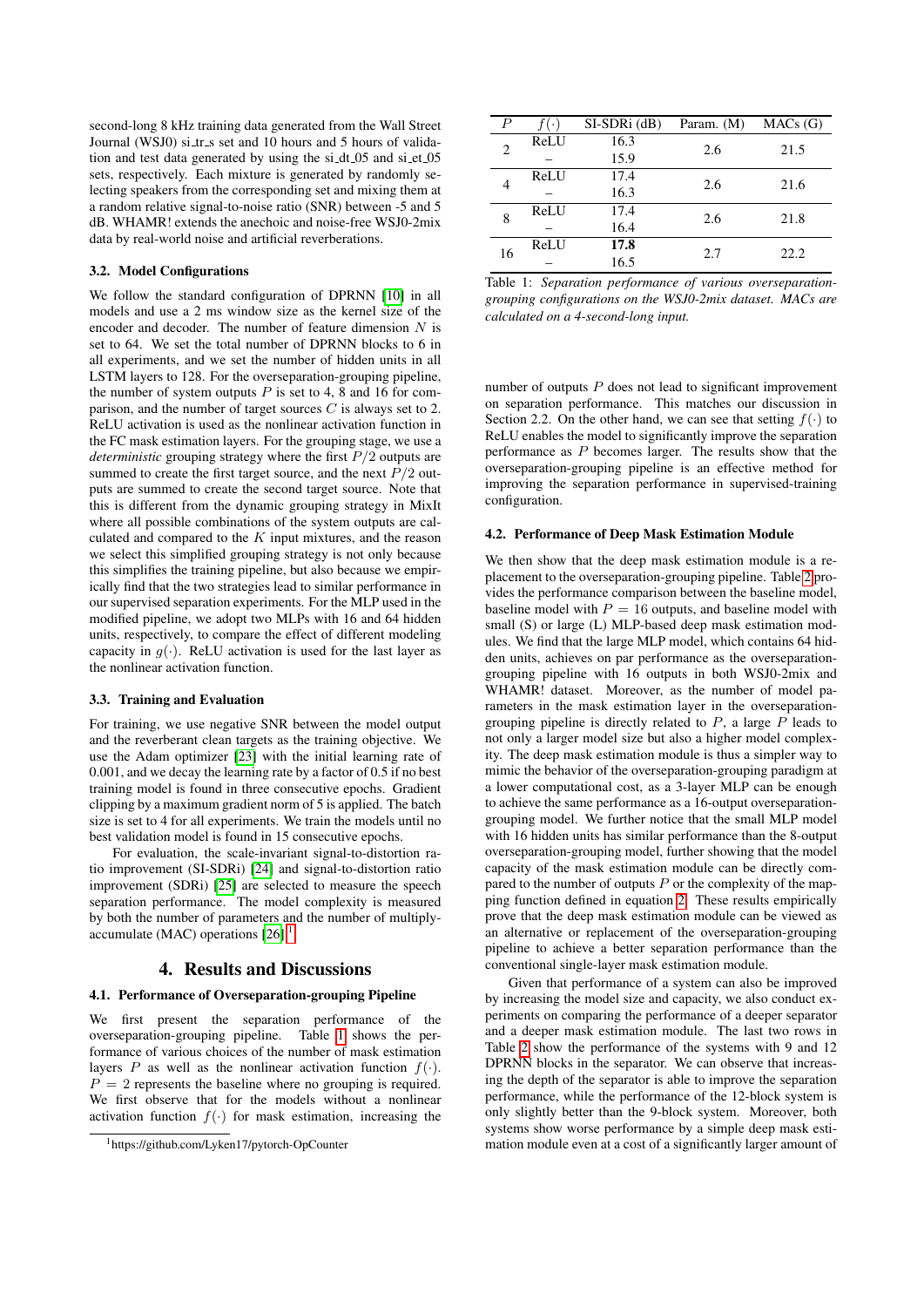<span id="page-3-10"></span>

| Model                      | WSJ0-2Mix<br>$SI-SDRi$ (dB) | $SDRi$ (dB) | WHAMR!<br>$SI-SDRi$ (dB) | $SDRi$ ( $dB$ ) | Params (M) | MACs(G) |
|----------------------------|-----------------------------|-------------|--------------------------|-----------------|------------|---------|
| Baseline (6 DPRNN blocks)  | 16.3                        | 16.5        | 10.0                     | 11.0            | 2.6        | 21.5    |
| $+P = 16$                  | 17.8                        | 18.0        | 10.7                     | 11.6            | 2.7        | 22.2    |
| $+MLP(S)$                  | 17.5                        | 17.7        | 10.3                     | 11.3            | 2.6        | 21.5    |
| $+MLP(L)$                  | 18.0                        | 18.1        | 10.6                     | 11.5            | 2.6        | 21.5    |
| Baseline (9 DPRNN blocks)  | 17.2                        | 17.4        | 10.2                     | 10.8            | 3.9        | 32.1    |
| Baseline (12 DPRNN blocks) | 17.3                        | 17.6        | 10.4                     | 11.0            | 5.2        | 42.8    |

Table 2: *Performance comparison of models with either overseparation-grouping or MLP-based deep mask estimation modules on the WSJ0-2mix dataset.*

model parameters and MACs. This shows that when one is considering increasing the model size, it is always good to consider the proper place or module for the increase.

<span id="page-3-11"></span>

| Model           | $SI-SDRi$ (dB) | $SDIi$ (dB) |
|-----------------|----------------|-------------|
| <b>Baseline</b> | 14.6           | 14.9        |
| $+MLP(L)$       | 15.5           | 15.7        |

Table 3: *Separation performance of shallow and deep mask estimation modules on the WSJ0-3mix dataset.*

We further evaluate the effect of the deep mask estimation module on the three-speaker separation task. Table [3](#page-3-11) shows the performance of the baseline system and the deep mask estimation-based system. We can see that similar to the observation on the WSJ0-2mix dataset, where the deep mask estimation module achieves significantly better performance than the baseline with negligible additional computational cost. This shows that the deep mask estimation module is potentially helpful in various dataset configurations.

# 5. Conclusion

<span id="page-3-8"></span>In this paper, we focused on the analysis of the role of a deep mask estimation module in masking-based neural source separation systems. Although most recent neural source separation systems contains a single-layer mask estimation module, there exists systems where a deep, multi-layer mask estimation module are applied to obtain a separation performance improvement. We provided an explanation to this phenomenon by connecting it to the so-called *overseparationgrouping* pipeline, a pipeline extracted from a recently proposed unsupervised source separation method. We showed that while the overseparation-grouping pipeline was able to improve the separation performance, the deep mask estimation module can be viewed as a simple replacement of the overseparationgrouping pipeline at a lower computational cost. Moreover, we showed that using a deeper mask estimation module obtains more significant performance improvement than using a deeper separation module, indicating that properly increasing the model size can be important for the overall performance.

#### 6. References

- <span id="page-3-0"></span>[1] Yuxuan Wang, Arun Narayanan, and DeLiang Wang, "On training targets for supervised speech separation," *IEEE/ACM Transactions on Audio, Speech and Language Processing (TASLP)*, vol. 22, no. 12, pp. 1849–1858, 2014.
- [2] Christopher Hummersone, Toby Stokes, and Tim Brookes, "On the ideal ratio mask as the goal of computational auditory scene

analysis," in *Blind source separation*, pp. 349–368. Springer, 2014.

- [3] Laurent Benaroya, Lorcan M Donagh, Frédéric Bimbot, and Rémi Gribonval, "Non negative sparse representation for wiener based source separation with a single sensor," in *Acoustics, Speech and Signal Processing (ICASSP), 2003 IEEE International Conference on*. IEEE, 2003, vol. 6, pp. VI–613.
- [4] Hakan Erdogan, John R Hershey, Shinji Watanabe, and Jonathan Le Roux, "Phase-sensitive and recognition-boosted speech separation using deep recurrent neural networks," in *Acoustics, Speech and Signal Processing (ICASSP), 2015 IEEE International Conference on*. IEEE, 2015, pp. 708–712.
- <span id="page-3-1"></span>[5] Donald S Williamson, Yuxuan Wang, and DeLiang Wang, "Complex ratio masking for monaural speech separation," *IEEE/ACM Transactions on Audio, Speech, and Language Processing (TASLP)*, vol. 24, no. 3, pp. 483–492, 2016.
- <span id="page-3-2"></span>[6] Shrikant Venkataramani, Jonah Casebeer, and Paris Smaragdis, "End-to-end source separation with adaptive front-ends," in *2018 52nd Asilomar Conference on Signals, Systems, and Computers*. IEEE, 2018, pp. 684–688.
- <span id="page-3-3"></span>[7] Yi Luo and Nima Mesgarani, "Conv-tasnet: Surpassing ideal time–frequency magnitude masking for speech separation," *TASLP*, vol. 27, no. 8, pp. 1256–1266, 2019.
- <span id="page-3-4"></span>[8] Po-Sen Huang, Minje Kim, Mark Hasegawa-Johnson, and Paris Smaragdis, "Deep learning for monaural speech separation," in *Acoustics, Speech and Signal Processing (ICASSP), 2014 IEEE International Conference on*. IEEE, 2014, pp. 1562–1566.
- [9] Dong Yu, Morten Kolbæk, Zheng-Hua Tan, and Jesper Jensen, "Permutation invariant training of deep models for speakerindependent multi-talker speech separation," in *ICASSP*. IEEE, 2017, pp. 241–245.
- <span id="page-3-9"></span>[10] Yi Luo, Zhuo Chen, and Takuya Yoshioka, "Dual-path RNN: efficient long sequence modeling for time-domain single-channel speech separation," in *ICASSP*. IEEE, 2020, pp. 46–50.
- [11] Cem Subakan, Mirco Ravanelli, Samuele Cornell, Mirko Bronzi, and Jianyuan Zhong, "Attention is all you need in speech separation," in *ICASSP*. IEEE, 2021, pp. 21–25.
- [12] Neil Zeghidour and David Grangier, "Wavesplit: End-to-end speech separation by speaker clustering," *TASLP*, 2021.
- [13] Max WY Lam, Jun Wang, Dan Su, and Dong Yu, "Sandglasset: A light multi-granularity self-attentive network for time-domain speech separation," in *ICASSP*. IEEE, 2021, pp. 5759–5763.
- <span id="page-3-5"></span>[14] Xiaolin Hu, Kai Li, Weiyi Zhang, Yi Luo, Jean-Marie Lemercier, and Timo Gerkmann, "Speech separation using an asynchronous fully recurrent convolutional neural network," in *NeurIPS*, 2021, vol. 34, pp. 22509–22522.
- <span id="page-3-6"></span>[15] Yi Luo, Zhuo Chen, Cong Han, Chenda Li, Tianyan Zhou, and Nima Mesgarani, "Rethinking the separation layers in speech separation networks," in *ICASSP*. IEEE, 2021, pp. 1–5.
- <span id="page-3-7"></span>[16] Scott Wisdom, Efthymios Tzinis, Hakan Erdogan, Ron J Weiss, Kevin Wilson, and John R Hershey, "Unsupervised sound separation using mixtures of mixtures," *arXiv e-prints*, pp. arXiv–2006, 2020.